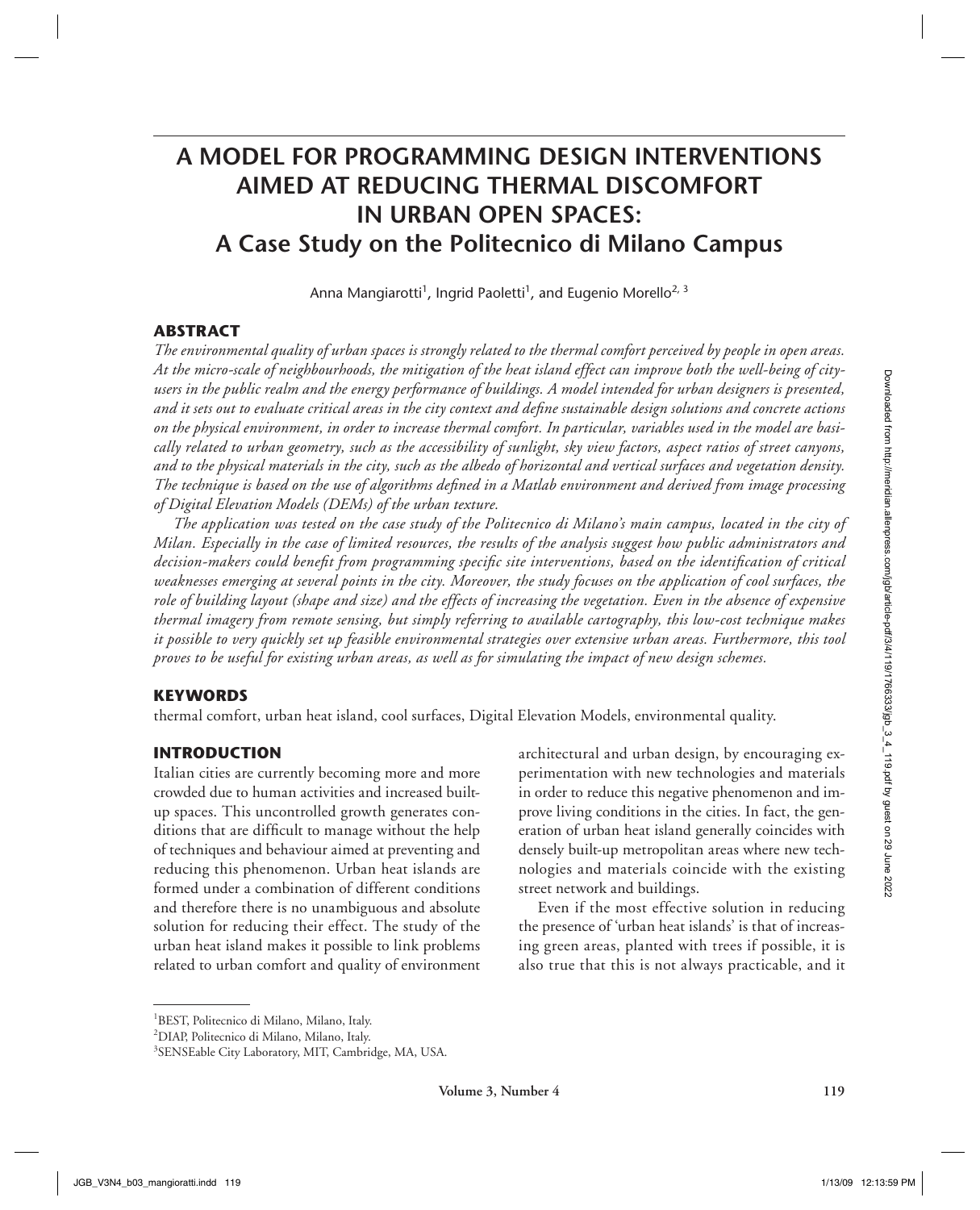is therefore necessary to study alternative strategies acting on different variables. The research undertaken at the Politecnico di Milano deals with this subject starting from the identification of both the factors affecting the phenomenon occurring and its consequences on the environment (up to the urban and peri-urban scale) and goes as far as the formulation of proposals that could reduce the temperatures of the heat island.

## **1. RESEARCH CONTEXT**

The Environmental Protection Agency (EPA, year 1992) uses the term 'heat island' to refer to temperatures of the air and urban areas that are higher than that of the surrounding rural areas. An 'Urban Heat Island' is a metropolitan area at significantly higher temperatures than the rural (or at least less builtup) areas that surround it (figure 1). The difference in temperature varies from 2 to 6 °C. This phenomenon generally occurs in urban environments, where the continuous increase in the population and human modification processes on the territory result in a contemporary variation of environmental conditions, especially temperature. Oke (1982) defines it as "[...] a transient feature of urban areas, usually nocturnal, where the urban surface and near surface air temperatures are warmer than at their surroundings."

It then uses the same term to indicate as contemporary a geographical area, a dome of heat and a phenomenon of increased temperatures related to urbanized areas. A heat island is formed by a layer of air that is located over the city, at a height of 3 to 5 times that of the buildings (Givoni, 1998) and the extent of which is defined by meteorological, geographical, urban and anthropogenic factors (Giriharam et al., 2004). This portion of atmosphere is denominated 'boundary level and corresponds to the layer of urban influence and it is subsequently divided into sub-layers that introduce different characteristics; the layer closest to the earth's surface is called the UCL (Urban Canopy Layer) and it extends from the earth's surface to the height of the tops of the buildings. The UCL belongs to the 'roughness layer that is the layer of atmosphere in which the movement of air is directly influenced by the morphology of the urban fabric, and thus its volumetric conformation (disposition, density, height, and proportion of the elements).

A key aspect of climatic studies on urban territory is the understanding of the relationships in place between morphological aspects and environmental conditions and the determination of the dimensional scale on which they act. An urban heat island has repercussions both on the external temperatures and on those inside buildings. If it is therefore seen as the general energy balance of an urban area there is also need to consider the degree to which this phenomenon affects energy consumption in relation to air-conditioning systems. The development of the urban heat island is substantially influenced by two types of variables: environmental variables of the urban surroundings and urban morphology, as shown in Figure 1.

#### *Environmental variables:*

- Climatic conditions and geographical location
- transit of atmospheric turbulences
- heat produced by anthropic activities
- greenhouse effect related to urban areas
- percentage of evaporation–transpiring surfaces



**120** *Journal of Green Building*

(source: EPA 1992).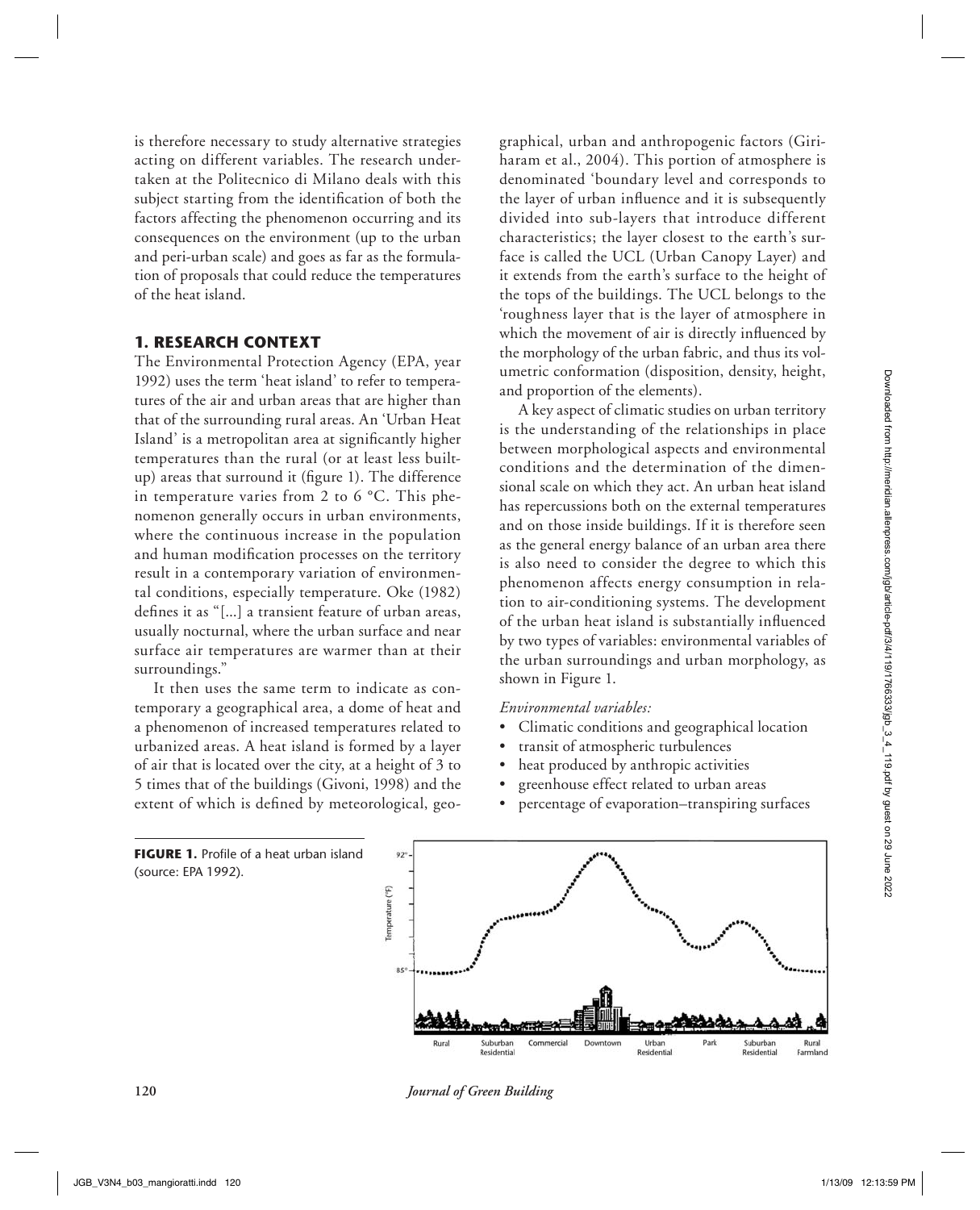#### *Urban Design:*

- urban morphology (roughness layer)
- dimension of the city, building and housing density, index of growth of the population (Mitchell 1953 and Oke 1973)
- proportion between building height and related distance  $(h_e/W_e)$
- canyon effect (canyon irradiative geometry)
- part of visible sky (sky view factor or SVF, Oke 1981)
- material thermal properties (emissivity, power absorption, albedo, SRI)

wave solar radiation and do not store heat. These are called 'Cool Pavements due to their ability to remain relatively cold, while at the same time guaranteeing the level of comfort, a substantial saving in the use of energy (electricity for conditioning plants) and an improvement in the quality of the air and water.

They have the following characteristics and composition:

- Permeability: they favour the drainage of water.
- In some cases (rubbery floors), they contribute to reducing noise.
- The ability to reflect (high albedo): they reflect short waves and they guarantee a relative increase in light levels, even at night.

- The improvement of the quality of the air: Porous floors act as a filter for the substances contained in the air.
- The reduction of the noise produced by urban traffic: Porous floors absorb a good part of the sound waves.
- The increase of the safety level on the roads: Porous floors drain water and reflective floors provide a good level of passive illumination even at night due to the presence of light colours.

| impact on UHI, when vegetation is very sparse.<br>high heat and high radiation capacity. | particularly dense and dark materials have a strong<br>Cement and asphalt, which are widely used in<br>metropolitan areas, have high thermal conductiv-                                                                                                                                                                                                                                                                                                                                                           |                                                                                                                                                                                                                                                                                                                                                                                                                                                                                                                                                                 |  |  |  |
|------------------------------------------------------------------------------------------|-------------------------------------------------------------------------------------------------------------------------------------------------------------------------------------------------------------------------------------------------------------------------------------------------------------------------------------------------------------------------------------------------------------------------------------------------------------------------------------------------------------------|-----------------------------------------------------------------------------------------------------------------------------------------------------------------------------------------------------------------------------------------------------------------------------------------------------------------------------------------------------------------------------------------------------------------------------------------------------------------------------------------------------------------------------------------------------------------|--|--|--|
|                                                                                          |                                                                                                                                                                                                                                                                                                                                                                                                                                                                                                                   | The advantages produced by the use of cold floors<br>substantially concern:                                                                                                                                                                                                                                                                                                                                                                                                                                                                                     |  |  |  |
| be classified on the basis of their resistance.                                          | ity (therefore the ability to store and to release heat),<br>Since construction materials are generally im-<br>permeable, their thermal properties do not vary sig-<br>nificantly. Nevertheless, it is possible to make some<br>distinctions. Materials used for external surfaces are<br>generally thick, solid and in contact with other solid<br>materials. They present a superficial layer that sepa-<br>rates them from the external environment and can<br>Most of the thermal exchanges affect this layer | The improvement of the quality of the air:<br>Porous floors act as a filter for the substances<br>contained in the air.<br>The reduction of the noise produced by urban<br>traffic: Porous floors absorb a good part of the<br>sound waves.<br>The increase of the safety level on the roads:<br>Porous floors drain water and reflective floors<br>provide a good level of passive illumination even<br>at night due to the presence of light colours.<br>The albedo value of a material depends not only<br>on the colour but also on the type of exposure to |  |  |  |
| that has limited volume and high heat capacity, it is                                    | necessary to factor this into account when evaluat-<br>ing the environmental conditions and comfort of an<br>urban area. One way that this could be applied could<br>be the use of pavements that are able to reflect short                                                                                                                                                                                                                                                                                       | solar radiation and, not least, on the degree of wear.<br>The same design strategy can be applied to cool<br>roofs, checking the degree of insulation, shape and<br>orientation of the building.                                                                                                                                                                                                                                                                                                                                                                |  |  |  |
|                                                                                          | TABLE 1. Suggested causes of canopy layer Urban Heat Island [12].                                                                                                                                                                                                                                                                                                                                                                                                                                                 |                                                                                                                                                                                                                                                                                                                                                                                                                                                                                                                                                                 |  |  |  |
| <b>Energy balance term</b>                                                               | <b>Urban features</b>                                                                                                                                                                                                                                                                                                                                                                                                                                                                                             | Urban effect                                                                                                                                                                                                                                                                                                                                                                                                                                                                                                                                                    |  |  |  |
| Increased K*                                                                             | Canyon geometry                                                                                                                                                                                                                                                                                                                                                                                                                                                                                                   | Increased surface area and multiple reflection                                                                                                                                                                                                                                                                                                                                                                                                                                                                                                                  |  |  |  |
| Increased $L \downarrow_{\text{sky}}$                                                    | Air pollution                                                                                                                                                                                                                                                                                                                                                                                                                                                                                                     | Greater absorption and re-emission                                                                                                                                                                                                                                                                                                                                                                                                                                                                                                                              |  |  |  |
| Decreased L*                                                                             | Canyon geometry                                                                                                                                                                                                                                                                                                                                                                                                                                                                                                   | Reduced sky view factor                                                                                                                                                                                                                                                                                                                                                                                                                                                                                                                                         |  |  |  |
| QF                                                                                       | Buildings & traffic                                                                                                                                                                                                                                                                                                                                                                                                                                                                                               | Direct addition of heat                                                                                                                                                                                                                                                                                                                                                                                                                                                                                                                                         |  |  |  |
| Increased $\Delta Q_S$                                                                   | Construction materials                                                                                                                                                                                                                                                                                                                                                                                                                                                                                            | Increased thermal admittance                                                                                                                                                                                                                                                                                                                                                                                                                                                                                                                                    |  |  |  |
| Decreased $Q_F$<br>Decreased (Q <sub>H</sub> +Q <sub>E</sub> )                           | Construction materials<br>Canyon geometry                                                                                                                                                                                                                                                                                                                                                                                                                                                                         | Increased water-proofing<br>Reduced wind speed                                                                                                                                                                                                                                                                                                                                                                                                                                                                                                                  |  |  |  |

**TABLE 1.** Suggested causes of canopy layer Urban Heat Island [12].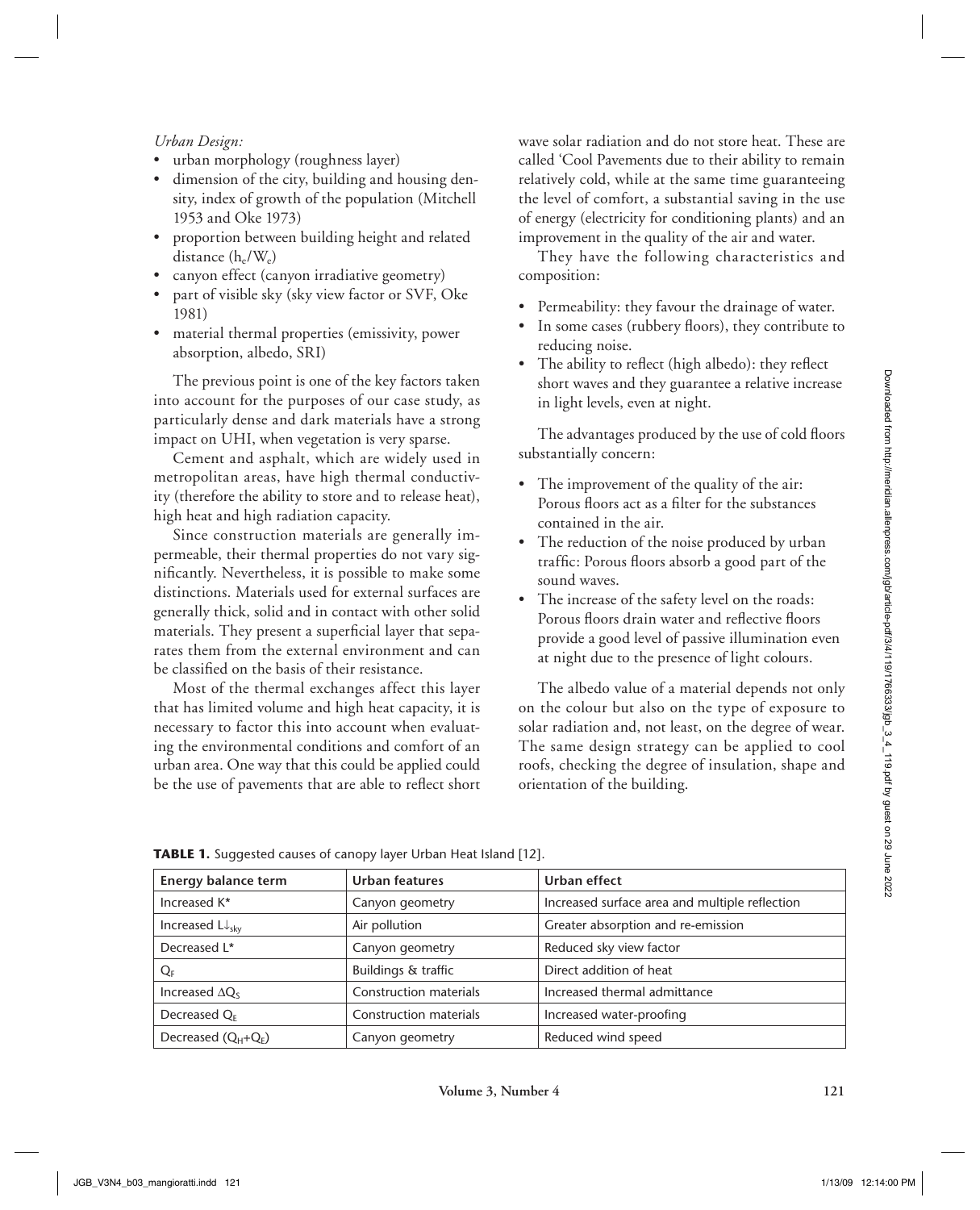## **2. THE CASE STUDY OF THE CITY OF MILAN**

The urban fabric of Milan is densely built-up and based on a nineteenth-century urban design scheme characterised by large, regular and compact urban blocks. From a climatic point of view, Milan is situated in the Padana lowland (closed to north by the Alps and to south by the Apennines) that predominantly experiences continental temperatures. The metropolitan region is characterized by poor ventilation rates (both seasonal and daily wind flows) and scarce influences from other regions due to sea basins and mountains. Both the limited variations of natural ventilation rates and the almost stable climatic conditions make the city of Milan an ideal case study for an analysis of urban heat island generation.

From an analysis of temperature trends over the year 2005 provided by ARPA (the Regional Agency for the Environment and protection in Lombardy), the phenomenon of the urban heat island over the Lombard capital city clearly emerges. Figures 2a and 2b show how clearly the heat island phenomenon is highlighted for the Capital city of Lombardy below show hourly values for air temperatures recorded on the warmest days of the year during the month of June. By comparing the temperatures in a suburban and low density built-up area (Park) with two central urban zones (Brera and Piazzale Zavattari) a typical pattern for an urban heat island is outlined:

- In the morning the urban and rural temperatures are nearly identical, in line with the indications to be found in scientific literature. This underlines a tendency to faster heating up of areas with a high density of vegetation, due to their thermal characteristics and direct exposure to the sun. In the urban context, however, the presence of large areas of shade instead results in a delay in the accumulation of heat.
- In the afternoon and after sunset, rural areas release the accumulated heat more quickly, while the city shows a tendency to delay this process. It is possible to obtain peaks with variations in temperatures of the order of 2 to 5 °C, after 9 pm. In some cases the urban fabric does not succeed in releasing a large part of this accumulated heat, which results in an accumulation of heat

that surpasses the daily limits. This means that the heat is accumulated day by day.

• During the winter season temperature trends for the heat island do not appear as evidently as in summer. On the coldest day of the year (December 30, 2005) (Figure 2 c) a substantial difference in temperature was recorded with peaks of 6 degree differences between the city and countryside. In fact, the urban fabric was hotter during the night and during the early hours of the morning, even though this cycle could not immediately be detected on the days that followed.

It is important to underline the necessity of concentrating our efforts on the summer heat island, since by really mitigating the temperatures on the warmest days it is possible to get a meaningful energy saving. The winter heat island does not itself determine any additional energy expenses, on the contrary, it contributes to improving energy savings for buildings. In the cold season, nevertheless, overheating of the urban atmosphere has extensive implications regarding the quality of the air and the entrapment of polluting substances in the lowest layers of the air. The area considered for the analysis is a square 600 meters wide in the city of Milan, Italy (figure 3a). The site includes Campus Leonardo, i.e. the main campus of the Politecnico di Milano, and the Pytis characterized by the presence of a large number of isolated buildings and a high vegetation density (especially trees along streets and in the main park). Extensive horizontal surfaces are paved with asphalt (mainly roads and extensive parking lots). SEE AND AND MONET CHOIN CHOIN CHOIN CHOIN CHOIN CHOIN CHOIN CHOIN CHOIN CHOIN CHOIN CHOIN CHOIN CHOIN CHOIN CHOIN CHOIN CHOIN CHOIN CHOIN CHOIN CHOIN CHOIN CHOIN CHOIN CHOIN CHOIN CHOIN CHOIN CHOIN CHOIN CHOIN CHOIN CHOIN

## **3. CONSTRUCTION OF THE MODEL**

#### *3.1. Aims of the model*

The principal objective of the model is to provide designers and urban planners with a quick. simplified tool for evaluating and establishing the parameters for works on the built-up environment with the aim to mitigate the urban heat island. It is important to state that the model cannot predict temperature trends, but it represents a qualitative tool intended for recognizing critical zones and obtaining maps of thermal discomfort on a neighbourhood scale at different daily intervals. In fact, this work stops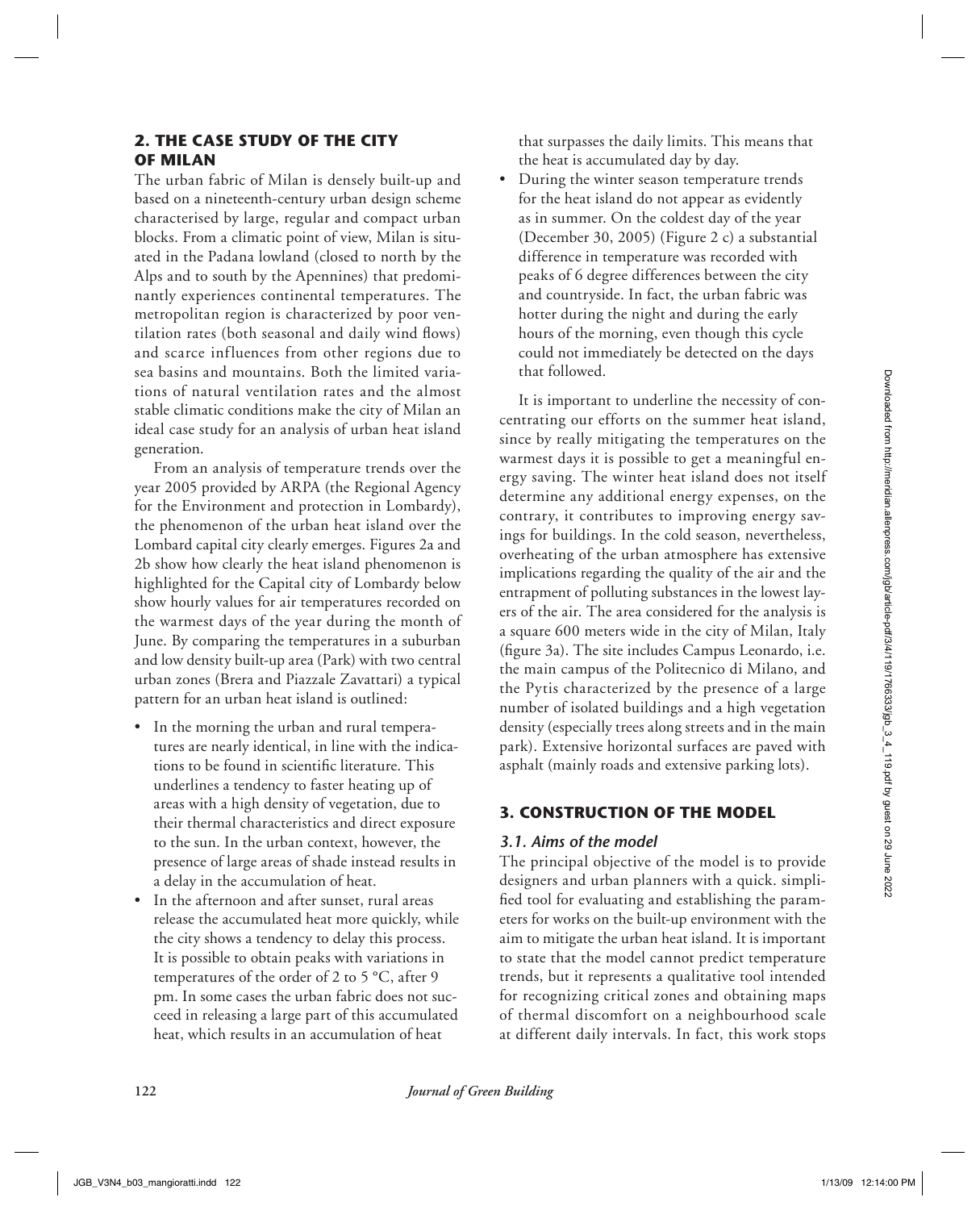

**FIGURE 2.** Hourly course of the recorded temperatures in three meteorological stations in Milan, in some days of interest in 2005; from the the top: (a) 20 and 21 June , (b) 28 and 29 June and (c) 30 and 31 December.



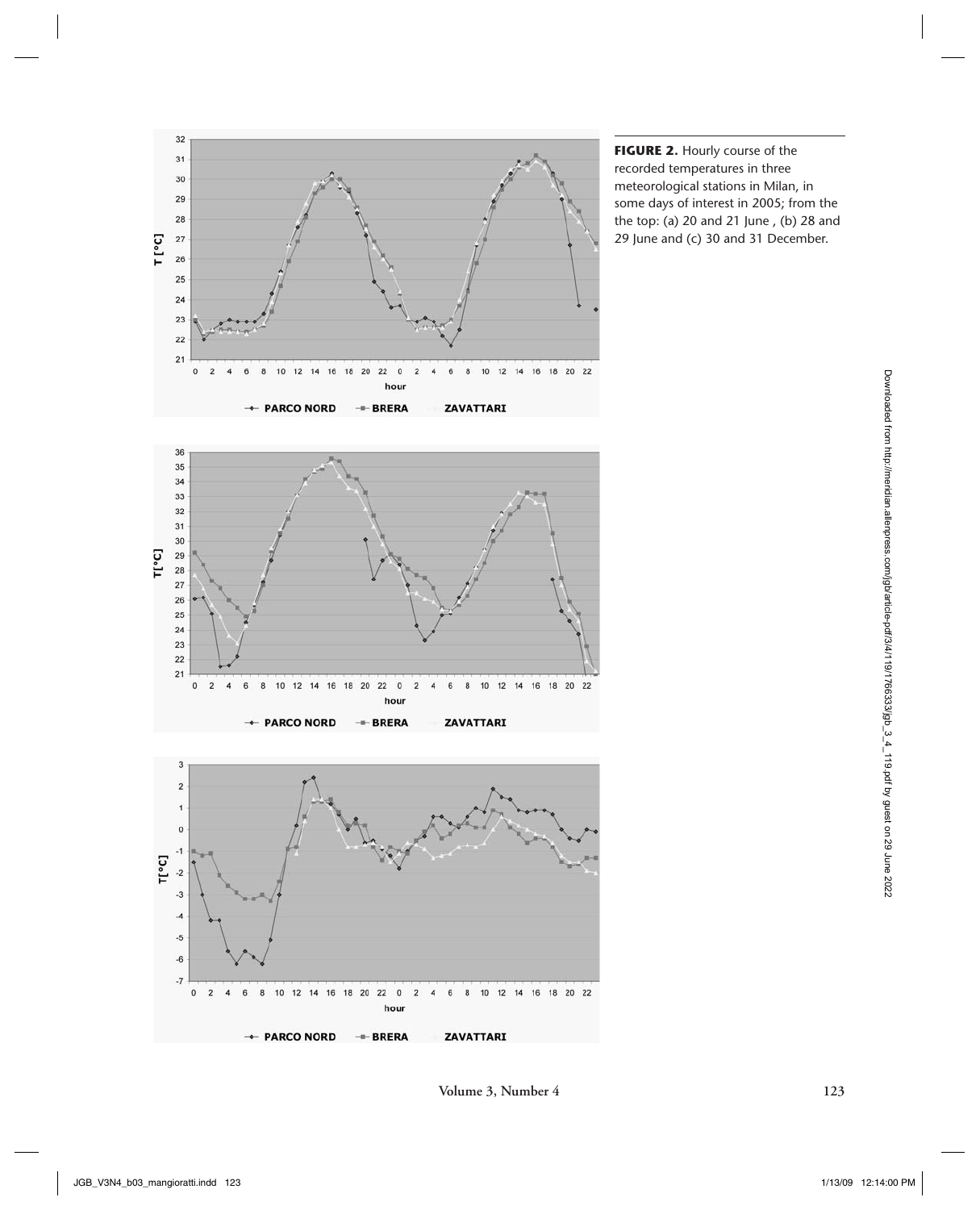

short of taking into account the majority of complex parameters involved in thermal exchanges over the city, like heat gains and losses, anthropometric contributions, traffic, dispersal of pollutants, etc.. We concentrate only on those variables that are part of the design tool kit.

# *3.2. The technique*

The technique employed for simulating the urban fabric is based on the use of digital images that re-

produce the volumes of the city on a two-dimensional support. These raster images are known as Digital Elevation Models (DEMs), and are stored in bitmap format. The different intensity values of pixels represent the heights of the buildings. We can represent the highest building in black, the lowest levels, usually taken as street level in white (see figure 3b). This technique was and introduced in geographical and military studies and only was only first adopted for urbanistic and environmen-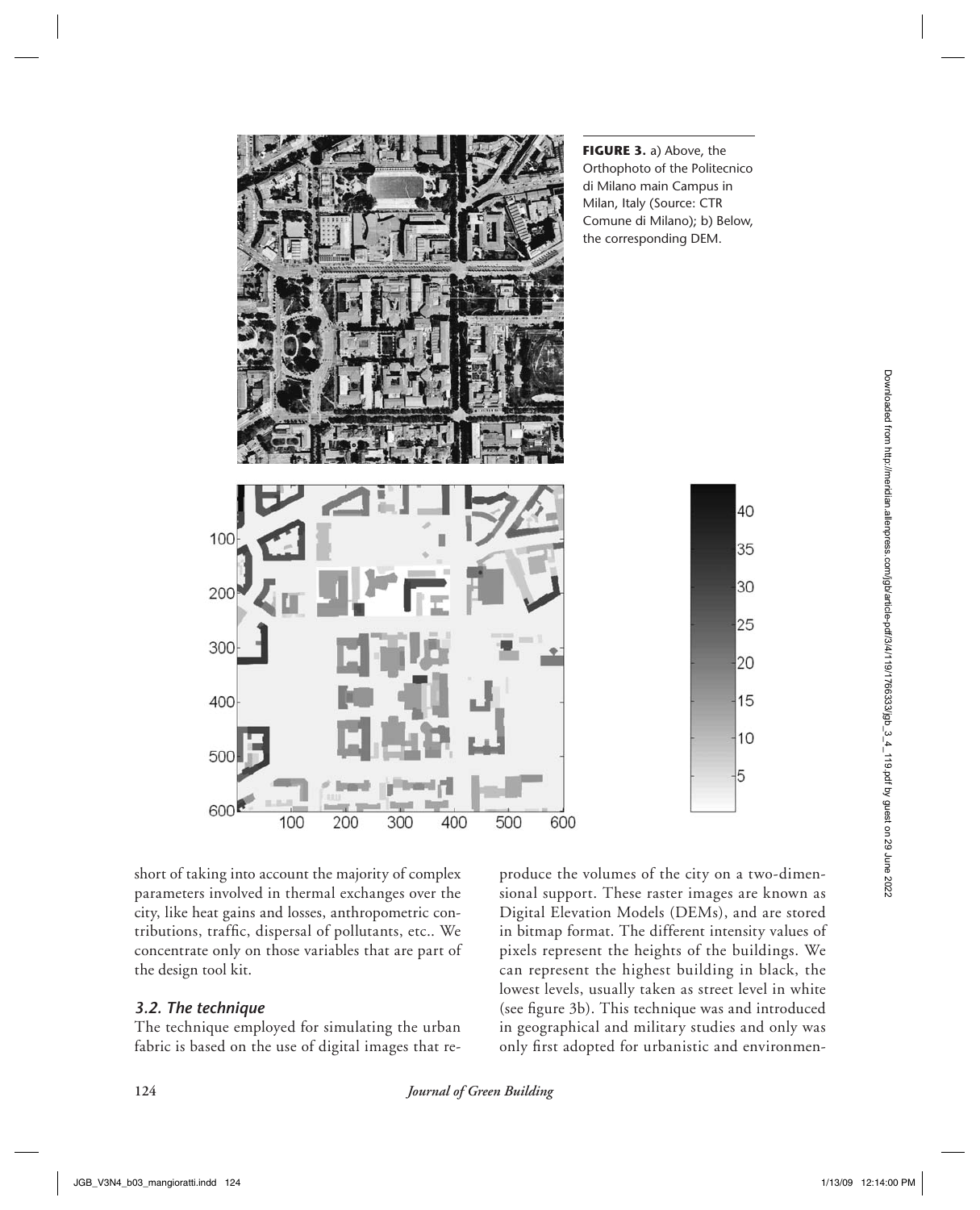tal studies a few years ago, thanks to the increasing availability of remote sensing imagery and 3-D information of cities on go-browser mash-ups, and technologies involving possible Pioneers in the use of image processing techniques used to analyse environmental indicators and the morphology of DEMs in a group of researchers at Cambridge University (Ratti, 2001; Ratti and Richens, 2004; Ratti, Baker, Steemers, 2005).

In particular, the DEM can be obtained from remote sensing imagery (often from LIDAR data) or from digital cartography (reconstruction using CAD software Computer Aided Design). In the absence of LIDAR data for the analysed area we used cartography to build the 3-D model. Even if this information is lacking in terms of minor details on the real physical world that often differs from the official, digital database, it still offers an adequate resolution for the purposes of this work and allows quick, low-cost implementation. In fact, by using cartography directly, we can easily separate buildings and vegetation in the model. For instance, the use of LIDAR data implies sophisticated techniques of interpolation and object recognition to obtain the DEM from the original dataset. In the future, with the increasing availability of remote sensing data and developments in the resolution of images and reconstruction techniques for urban models,

| this data will represent the first source for the tech- |  |  |  |  |
|---------------------------------------------------------|--|--|--|--|
| nique presented.                                        |  |  |  |  |

Once the DEM has been processed, created, and stored in bit-map format (8 bit/canal, 256 colours), it is possible to apply specific algorithms developed for image processing in the *Matlab* environment; this can be done using the Matlab calculation. The image containing the area can be processed and 2- D array, using calculation for the purposes of the model itself. Basic algorithms used in the model include some shadow casting functions based on solar geometry (Ratti 2001, Ratti and Richens, 2004), and morphological calculations. The main advantage of the technique is the simplicity of the input data: by entering just one single image it is possible to process it from several points of view and obtain numerous results.

## *3.3. The variables considered in the model*

| sence of LIDAR data for the analysed area we used<br>cartography to build the 3-D model. Even if this<br>information is lacking in terms of minor details on<br>the real physical world that often differs from the<br>official, digital database, it still offers an adequate<br>resolution for the purposes of this work and allows<br>quick, low-cost implementation. In fact, by using<br>cartography directly, we can easily separate build-<br>ings and vegetation in the model. For instance, the<br>use of LIDAR data implies sophisticated techniques<br>of interpolation and object recognition to obtain<br>the DEM from the original dataset. In the future,<br>with the increasing availability of remote sensing<br>data and developments in the resolution of images<br>and reconstruction techniques for urban models,<br><b>TABLE 2.</b> Variables considered in the model. |                                                                              | numerous results.<br>3.3. The variables considered in the model       | tage of the technique is the simplicity of the input<br>data: by entering just one single image it is possible<br>to process it from several points of view and obtain<br>As outlined above, the purpose of the model is to<br>express critical zones of thermal discomfort during<br>summer days and as a function of some characteris-<br>tic and indicators related to urban planning. In this<br>project macro groups are considered: Morphological<br>variables: sky view factor, direct solar radiation, as-<br>pect ratios of street canyons and forms. Variables re-<br>lated to urban materials: albedo of the horizontal and<br>vertical surfaces. Vegetation density, refer to Table 2. |
|----------------------------------------------------------------------------------------------------------------------------------------------------------------------------------------------------------------------------------------------------------------------------------------------------------------------------------------------------------------------------------------------------------------------------------------------------------------------------------------------------------------------------------------------------------------------------------------------------------------------------------------------------------------------------------------------------------------------------------------------------------------------------------------------------------------------------------------------------------------------------------------------|------------------------------------------------------------------------------|-----------------------------------------------------------------------|----------------------------------------------------------------------------------------------------------------------------------------------------------------------------------------------------------------------------------------------------------------------------------------------------------------------------------------------------------------------------------------------------------------------------------------------------------------------------------------------------------------------------------------------------------------------------------------------------------------------------------------------------------------------------------------------------|
|                                                                                                                                                                                                                                                                                                                                                                                                                                                                                                                                                                                                                                                                                                                                                                                                                                                                                              |                                                                              | Variables considered for<br>the thermal discomfort<br>during day time | Variables considered for<br>the thermal discomfort<br>during night time                                                                                                                                                                                                                                                                                                                                                                                                                                                                                                                                                                                                                            |
| Morphological variables                                                                                                                                                                                                                                                                                                                                                                                                                                                                                                                                                                                                                                                                                                                                                                                                                                                                      | Direct sunlight-hours of<br>sun and of shadow                                | X                                                                     |                                                                                                                                                                                                                                                                                                                                                                                                                                                                                                                                                                                                                                                                                                    |
|                                                                                                                                                                                                                                                                                                                                                                                                                                                                                                                                                                                                                                                                                                                                                                                                                                                                                              | Diffuse daylight-sky view<br>factor                                          | X                                                                     | X                                                                                                                                                                                                                                                                                                                                                                                                                                                                                                                                                                                                                                                                                                  |
|                                                                                                                                                                                                                                                                                                                                                                                                                                                                                                                                                                                                                                                                                                                                                                                                                                                                                              | Aspect ratio of street<br>canyons-height to width<br>ratio of street canyons | X                                                                     | X                                                                                                                                                                                                                                                                                                                                                                                                                                                                                                                                                                                                                                                                                                  |
|                                                                                                                                                                                                                                                                                                                                                                                                                                                                                                                                                                                                                                                                                                                                                                                                                                                                                              | Horizontal surfaces<br>albedos-albedos of roofs<br>and pavements             | Χ                                                                     |                                                                                                                                                                                                                                                                                                                                                                                                                                                                                                                                                                                                                                                                                                    |
| Variables related<br>to urban materials                                                                                                                                                                                                                                                                                                                                                                                                                                                                                                                                                                                                                                                                                                                                                                                                                                                      | Vertical surfaces albedos-<br>albedos of façades                             | X                                                                     |                                                                                                                                                                                                                                                                                                                                                                                                                                                                                                                                                                                                                                                                                                    |
|                                                                                                                                                                                                                                                                                                                                                                                                                                                                                                                                                                                                                                                                                                                                                                                                                                                                                              | Vegetation density-<br>presence of lawns and trees                           | X                                                                     |                                                                                                                                                                                                                                                                                                                                                                                                                                                                                                                                                                                                                                                                                                    |
|                                                                                                                                                                                                                                                                                                                                                                                                                                                                                                                                                                                                                                                                                                                                                                                                                                                                                              | Volume 3, Number 4                                                           |                                                                       | 125                                                                                                                                                                                                                                                                                                                                                                                                                                                                                                                                                                                                                                                                                                |

**TABLE 2.** Variables considered in the model.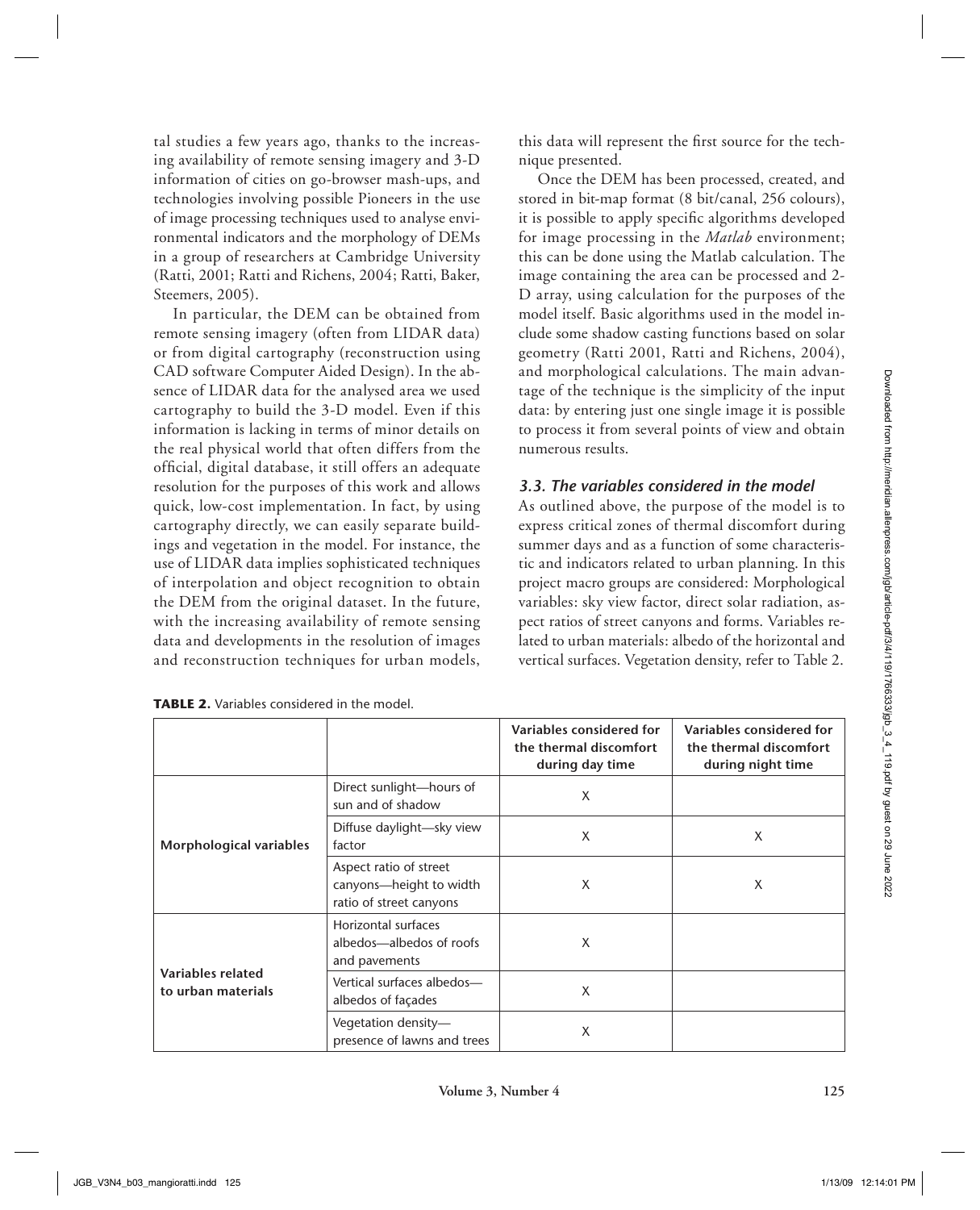# **4. RESULTS AND APPLICATION OF THE MODEL TO THE POLITECNICO DI MILANO CAMPUS**

In figure 4 areas of possible discomfort resulting from the synthetic diurnal map are highlighted. Places reveal different deficits for various reasons: some areas do not have enough vegetation, some have surfaces that are too dark, others are just exposed to sunlight during the day for too long or, on the contrary, are characterized by too narrow street canyons that are unable to release the irradiance collected overnight. From the emergence of critical areas on the campus, we want to define site specific strategies in order to achieve a general improvement in relation to the thermal conditions of the larger urban surroundings. Our belief is that even with limited resources it is important to act on those areas that can generate peaks in the urban heat island.

In order to finalize our study toward a concrete response in terms of urban design, we selected one of

those areas and proposed a design solution according to the output indicators. In particular, the selected site is a parking lot inside the campus that works as a sunken plaza and is in fact a great heat accumulator during the hot season (figures 5 and 6). Furthermore, it has a low vegetation index and its urban surfaces are basically asphalt on the ground, while the main facades of nearby buildings are covered in dark ceramic tiles. This site does not offer the possibility of radical transformation, because the area still has to be designated as a parking lot and not much vegetation can be added. Moreover, building façades cannot be changed, since they are considered relevant examples of modern architecture. Hence, we can mainly work on increasing the albedo values of horizontal surfaces by replacing existing materials with cool surfaces. The proposal redesigns the parking lot in a more functional way, adding more vegetation without losing precious parking spaces (figure 5). For all horizontal surfaces we propose two alternative solutions.



**126** *Journal of Green Building*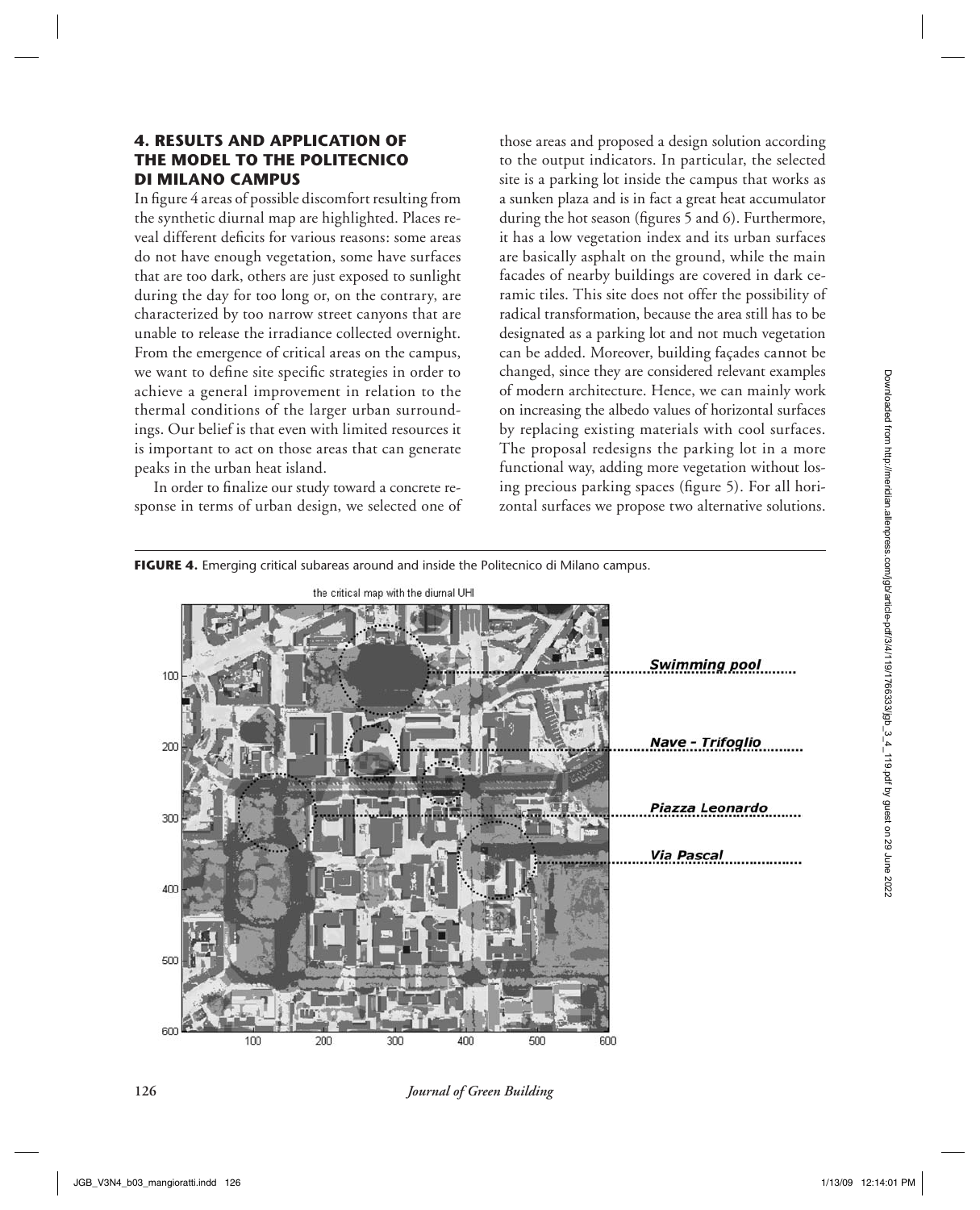

**FIGURE 5.** Areal view of the subarea with the parking lot on the Politecnico Campus. See the scarce presence of vegetation and the prevailing gray, asphalt surfaces and dark roofs.

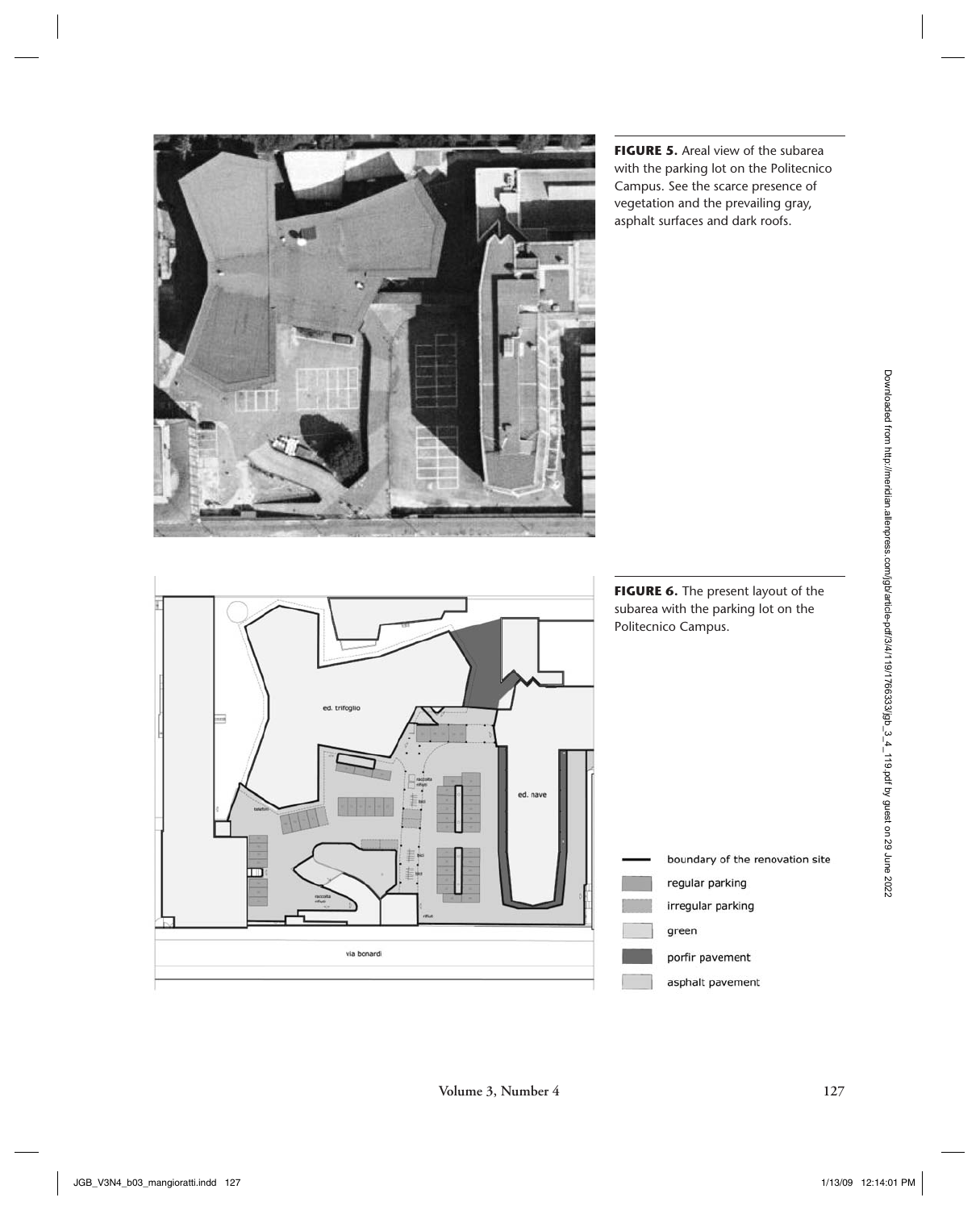

**FIGURE 8.** Left: present critical map of thermal discomfort; Right: the improvement with the proposed design scheme.





The first option is to completely remove the existing asphalt layer and substitute it with concrete tiles that have upper photo-catalytic cement finishing able to increase the albedo and capture pollutants. As an alternative solution, we propose simply covering the entire paved area with photo-catalytic paint, which acts as a cool surface as well. On roofs the same paint finish can be applied as an overlay to black bituminous membranes. As shown in figure 8, the renovation scheme decreases critical peaks on the sub-area of the parking lot and this should correspond to a parallel decrease in the temperatures during the summer season. A temperature monitoring campaign before and after the work is done should validate the results.

# **5. CONCLUSION**

The model makes it possible to locate critical zones inside the case-study area and propose consequent design strategies for improving each zone in terms of thermal comfort. The tool proves to be a quick, low-cost, accurate vehicle for programming specific works for the city. For instance, starting from very simple cartography and some information on urban materials, it is possible to run this model.